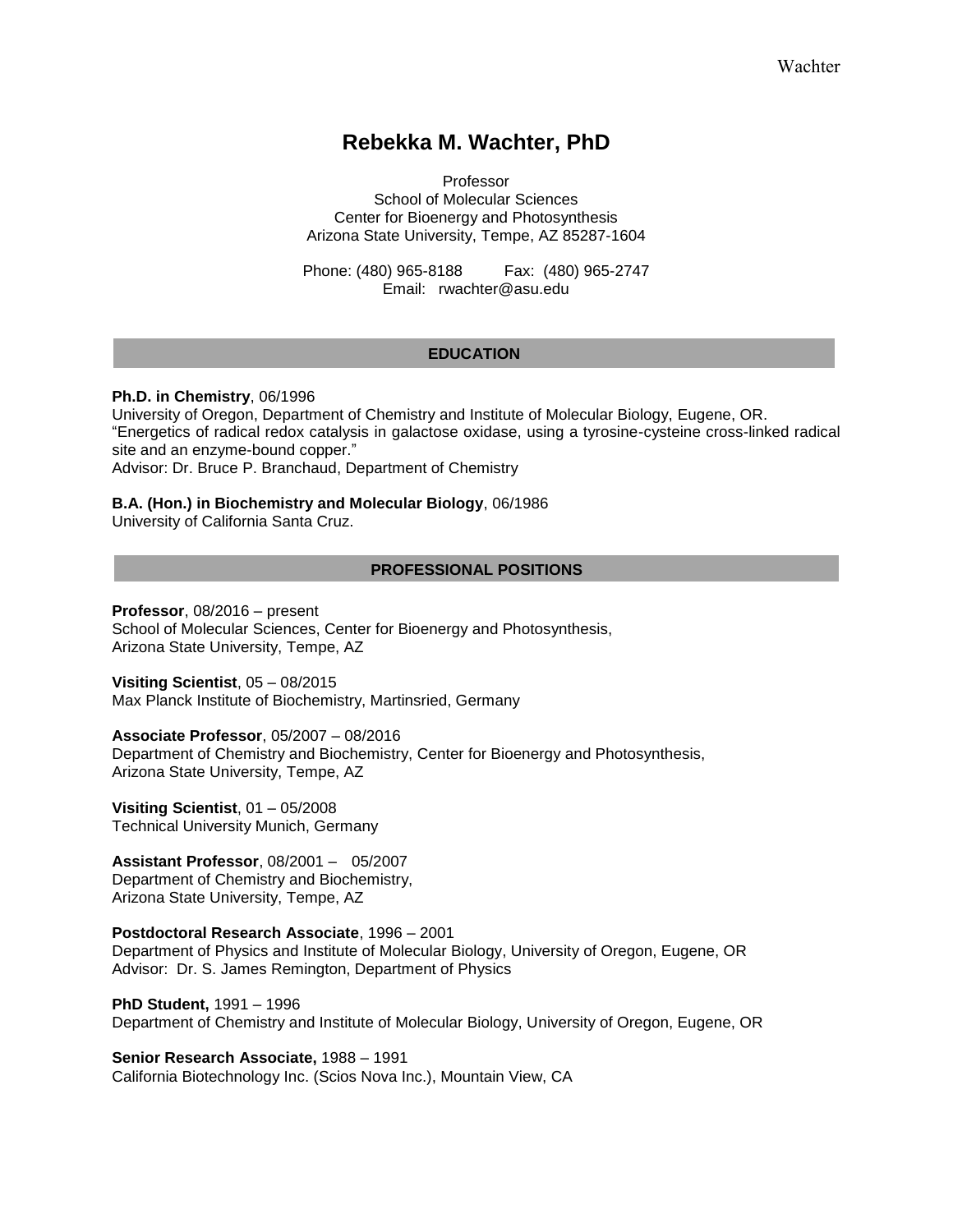**Research Associate,** 1987 – 1988 California Biotechnology Inc. (Scios Nova Inc.), Mountain View, CA

**Analytical Chemist,** 1986 – 1987 Syntex Research Inc., Palo Alto, CA

### **HONORS AND AWARDS**

**A. v. Humboldt Award** for Experienced Researchers. *"Excited State Dynamics of dsFP483, a Cyan Fluorescent Protein from Discosoma"*, 2008 **NIH National Research Service Award**, 1997 – 2000 **NIH Molecular Biology Training Grant**, 1992 – 1996 Eli Lilly & Co. Ph.D. Travel Award, 1994 Phi Beta Kappa, 1986 Honors in Major, Biochemistry and Molecular Biology, UC Santa Cruz, 1986 Honors in Senior Comprehensive Requirement, UC Santa Cruz, 1986 Crown College Honors, UC Santa Cruz, 1986 Henkel Scholarship, UC Santa Cruz, 1984-1986

### **PATENTS**

Wachter, Rebekka M.; Remington, S. James, 2003 *US Patent No. 6,593,135:* Long Wavelength Engineered Fluorescent Proteins.

Tsien, Roger Y.; Remington, S. James; Wachter, Rebekka M., 2000 *US Patent No. 6,150,176:* Fluorescent Protein Sensors for Measuring the pH of a Biological Sample.

### Elected Member, American Society for Biochemistry and Molecular Biology (2005) **PROFESSIONAL AFFILIATIONS**

Elected Member, American Society for Biochemistry and Molecular Biology Member, International Society for Photosynthesis Research Member, Biophysical Society Member, American Society for Photobiology Member, American Association for the Advancement of Science Member, The Protein Society

### **RESEARCH INTERESTS**

# **Protein Structure, Function and Dynamics:**

# **X-ray Crystallography, Physical Biochemistry, Mechanistic Enzymology.**

- Regulation of Biological CO<sub>2</sub> Fixation: Rubisco Activase; Bioenergetics; Ring-forming ATPases; AAA+ Proteins; Chemo-Mechanical Motor Proteins; Supramolecular Assemblies; Predictive Modeling; Reengineering Photosynthesis.
- Maturation of GFP-like Proteins: Chromophore Formation; Oxidative Self-Modification; Color Modulation; Photochromism; Photoconversion; Protein Evolution.

### **PUBLICATIONS**

- I 50. Wachter, R.M. (2017) Photoconvertible Fluorescent Proteins and the Role of Dynamics in Protein Evolution. Perspective. *Int. J. Mol. Sci.* 18, 1792, doi:10.3390/ijms18081792.
- 49. Peterson-Forbrook, D., Hilton, M.T., Henderson, J.N., Tichacek, L., Bui, H.B., Wachter, R.M. (2017) Nucleotide Dependence of Subunit Rearrangements in Short-form Rubisco Activase from Spinach *Biochemistry 56, 4906-4921* [\(doi: 10.1021/acs.biochem.7b00574\)](http://dx.doi.org/10.1021/acs.biochem.7b00574).
- 48. Wachter, R.M. (2017) A Peptide Adhesive Molded by Magnesium Glues Rubisco's Subunits Together. *J. Biol. Chem.* 292, 6851-6852*.* doi:10.1074/jbc.H116.767145.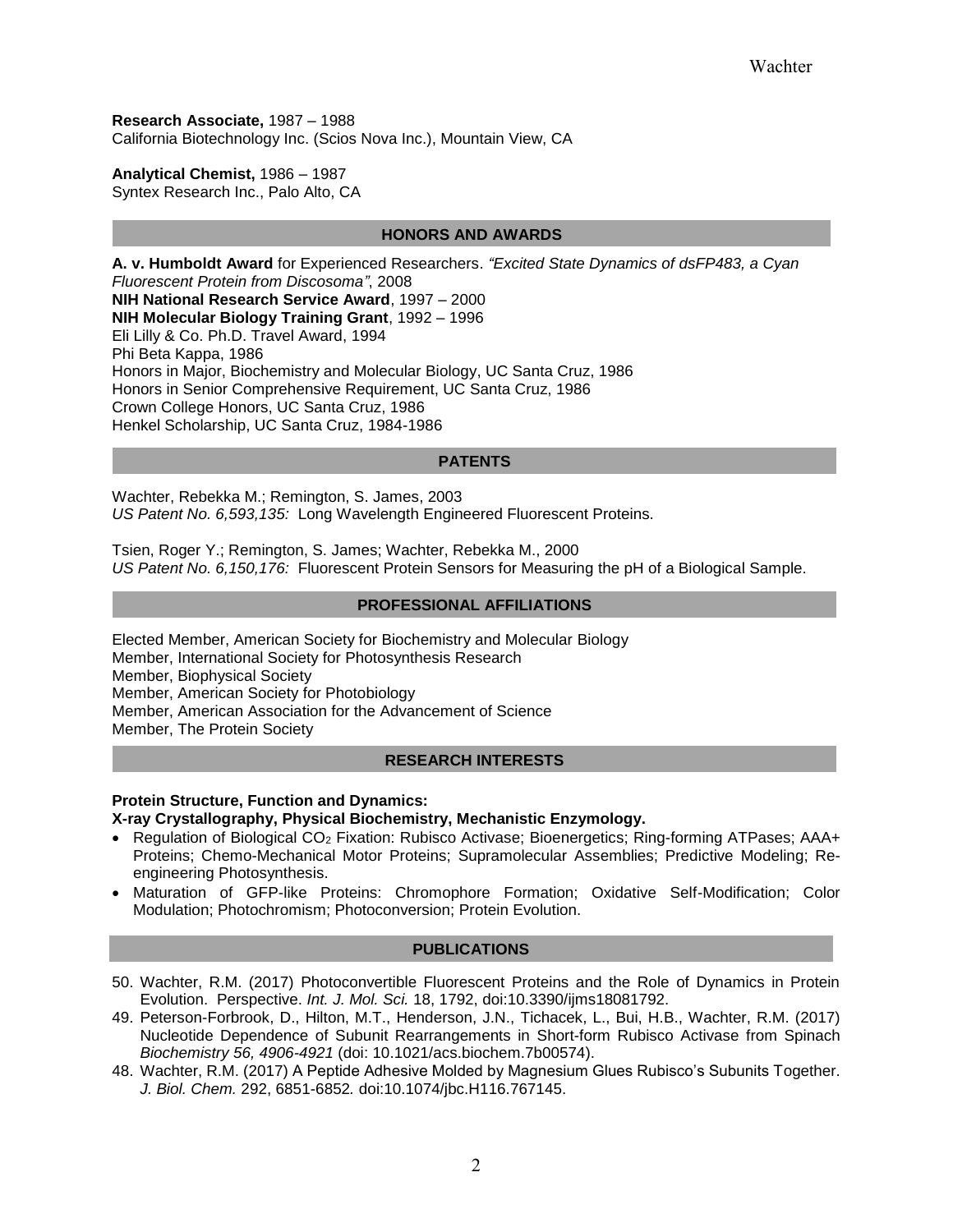- 47. Doerner, K., Martin-Garcia, J.M., Kupitz, C., Gong, Z., Mallet, T.C., Chen, L., Wachter, R.M., Fromme, P. (2016) Characterization of Protein Nanocrystals Based on the Reversibility of Crystallization*. Cryst. Growth Des.* 16, 3838-3845.
- 46. Abdallah, B. G., Zatsepin, N. A., Roy-Chowdhury, S., Coe, J., Conrad, C. E., Dörner, K., Sierra, R. G., Stevenson, H. P., Camacho-Alanis, F., Grant, T. D., Nelson, G., James, D. R., Calero, G., Wachter, R. M., Spence, J. C. H., Weierstall, U., Fromme, P., Ros, A. (2015). XFEL Diffraction from Protein Nanocrystals Isolated Using a Microfluidic Sorter. *Structural Dynamics 2, Article No. 041719*.
- 45. Hazra, S., Henderson, J. N., Liles, K., Hilton, M., Wachter, R. M. (2015) Regulation of Rubisco Activase: Product Inhibition, Cooperativity, and Magnesium Activation. *J. Biol. Chem.* 290, 24222-24236 (epub 08/17/2015). *Selected to appear in a JBC special virtual issue on plant biology*  [http://www.jbc.org/site/vi/plantbio/.](https://urldefense.proofpoint.com/v2/url?u=http-3A__www.jbc.org_site_vi_plantbio_&d=DwMF-g&c=l45AxH-kUV29SRQusp9vYR0n1GycN4_2jInuKy6zbqQ&r=QtxSEExaxyTpv1UvBjGEeZwwRBcDhBshVFrPNLlZfSI&m=yLV_nQ8Ok0MgUQyKaK-xgAfHlGEZDRiyYDzbI8CIMaE&s=KhcTaW6bR4-TnxyfWLxc9lEZa_OGqnclTQi7DTPm3Wk&e=)
- 44. Zook, J., Mo, G., Sisco, N., Craciunescu, F., Hansen, D., Baravati, B., Cherry, B., Wachter, R. M., Van Horn, W., Fromme, P. (2015). NMR Structure of *F. tularensis* Virulence Determinant Reveals Structural Homology to Bet v1 Allergen Proteins. *Structure* 23, *1116-1122.*
- 43. Wachter, R. M. and Henderson, J. N. (2015) Rubisco Rescue. *News & Views*, *Nature Plants 1, Article No. 14010* (*epub January 8, 2015).* DOI: 10.1038/NPLANTS.2014.10
- 42. Kim, H., Zou, T., Modi, C., Doerner, K., Grunkemeyer, T. J., Chen, L., Fromme, R., Matz, M. V., Ozkan\*, B., Wachter, R. M. (2015). A Hinge Migration Mechanism Unlocks the Evolution of Green-to-Red Photoconversion in GFP-like Proteins. *Structure 23, 34-43 (epub 12/31/2014)*. *International Press Release*.
- 41. Kuriata, A. M., Chakraborty, M., Henderson, J. N., Hazra, S., Serban, A. J., Pham, T. V. T., Levitus, M., Wachter, R. M. (2014). ATP and Magnesium Promote Rubisco Activase Hexamer Formation at Low Micromolar Concentrations. *Biochemistry 53, 7232–7246* (epub 10/30/2014).
- 40. Martin-Garcia, J., Hansen, D., Zook, J., Loskutov, A., Robida, M., Craciunescu, F, Sykes, K., Wachter, R. M., Fromme, P., Allen, J. P. (2014). Purification and Biophysical Characterization of the CapA Membrane Protein FTT0807 from *Francisella tularensis*. *Biochemistry 53, 1958-1970*.
- 39. Kim, H., Grunkemeyer, T. J., Modi, C., Chen, L., Fromme, R., Matz, M. V., Wachter, R. M. (2013), Acid-Base Catalysis and Crystal Structures of a Least-Evolved Ancestral GFP-like Protein Undergoing Green-to-Red Photoconversion. *Biochemistry 52, 8048-8059*. *Highlighted on the Journal's Home Page.*
- 38. Wachter, R. M., Salvucci, M. E., Carmo-Silva, A. E., Barta, C., Genkhov, T., Spreitzer, R. J. (2013), Activation of Interspecies-hybrid Rubisco Enzymes to Assess Different Models for the Rubisco – Rubisco Activase interaction. *Photosynth. Res. 117, 557-566.*
- 37. Kennis, J. T. M., van Stokkum, I. H. M., Peterson, D. S., Pandit, A., Wachter, R. M. (2013), Ultrafast Proton Shuttling in Psammocora Cyan Fluorescent Protein. *J. Phys. Chem. B117, 11134-11143*.
- 36. Watkins, J. L., Kim, H., Markwardt, M. L., Chen, L., Fromme, R., Rizzo, M. A., Wachter, R. M. (2013) The 1.6 Å structure of a FRET-optimized Cerulean Fluorescent Protein. *Acta Crystallogr. D69, 767- 773.*
- 35. Henderson, J. N., Hazra, S., Dunkle, A. M., Salvucci, M. E., Wachter, R. M. (2013; *epub* 9/14/2012) Biophysical Characterization of Higher Plant Rubisco Activase. *Biophys. Biochim. Acta 1834, 87-97.*
- 34. Chakraborty, M., Kuriata, A. M., Henderson, J. N., Salvucci, M. E., Wachter, R. M., Levitus, M. (2012) Protein Oligomerization Monitored by Fluorescence Fluctuation Spectroscopy: Self-Assembly of Rubisco Activase. *Biophys. J. 103, 949-958.*
- 33. Henderson, J. N., Kuriata, A. M., Fromme, R., Salvucci, M. E., Wachter, R. M. (2011) Atomic Resolution X-ray Structure of the Substrate Recognition Domain of Higher Plant Rubisco Activase. *J. Biol. Chem. 286, 35683-35688.*
- 32. Markwardt, M. L., Kremers, G.-J., Kraft, C. A., Ray, K., Cranfill, P. J. C., Wilson, K. A., Day, R. N., Wachter, R. M., Davidson, M. W., Rizzo, M. A. (2011) An Improved Cerulean Flourescent Protein with Enhanced Brightness and Reduced Reversible Photoswitching. *PlosOne 6, e17896.*
- 31. Wachter, R. M., Watkins, J. L., Kim, H. (2010) Mechanistic Diversity of Red Fluorescence Acquisition by GFP-like Proteins. *Biochemistry 49, 7417-7427. Current Topics Invited Review*. *Highlighted on the Journal's Home Page.*
- 30. Barta, C., Dunkle, A. M., Wachter, R. M., Salvucci, M. E. (2010) Structural Changes Associated with the Acute Thermal Instability of Rubisco Activase. *Arch. Biochem. Biophys. 499, 17-25.*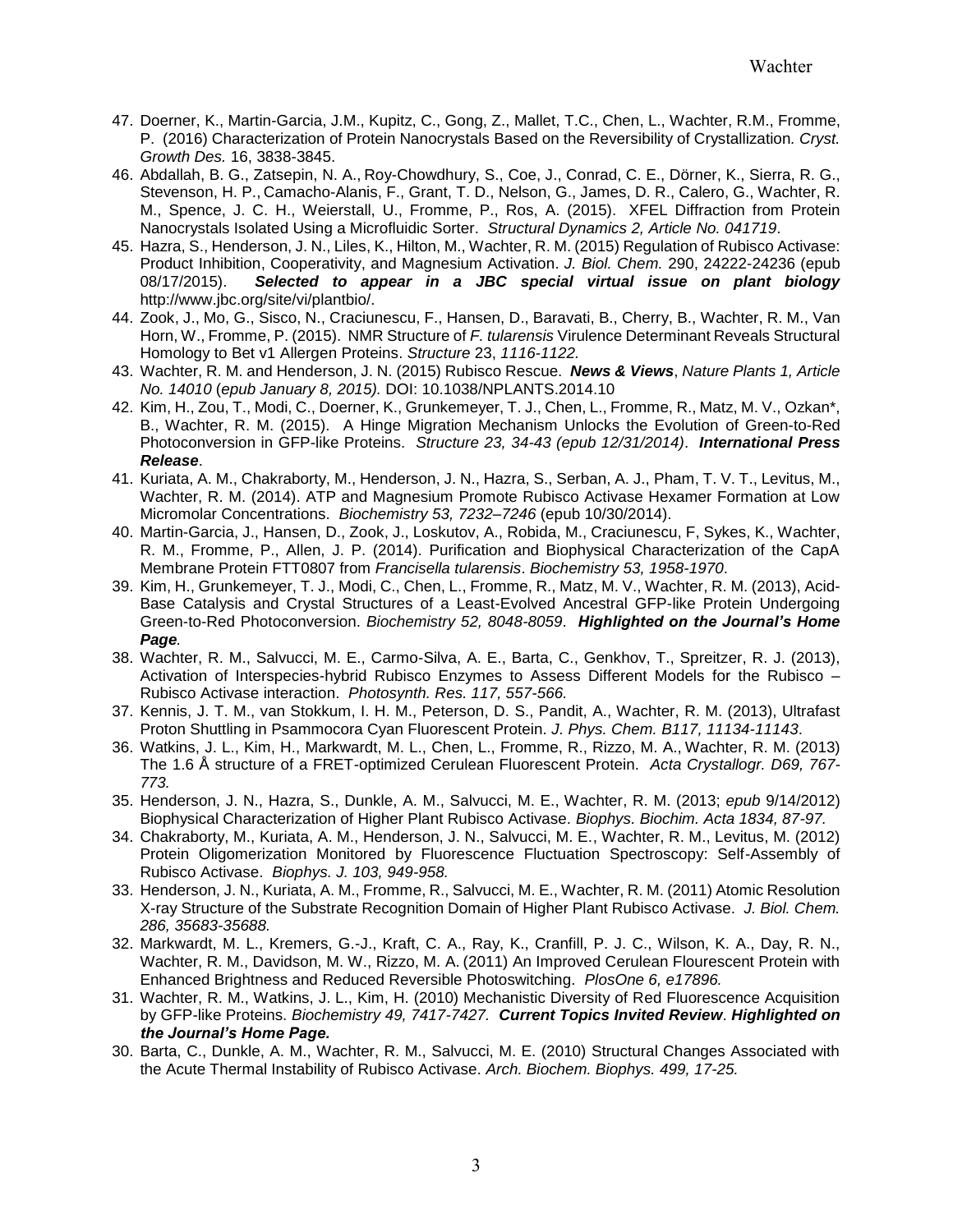- 29. Pouwels, L. J., Zhang, L., Chan, N. H., Dorrestein, P. C., Wachter\*, R. M. (2008) Kinetic Isotope Effect Studies on the de novo Rate of Chromophore Formation in Fast- and Slow-maturing GFP Variants. *Biochemistry 47, 10111-10122.*
- 28. Malo, G. D., Wang, M., Wu, D., Stellin, A., Tonge, P. J., Wachter, R. M. (2008) Crystal Structure and Raman Studies of dsFP483, a Cyan Fluorescent Protein from *Discosoma striata*. *J. Mol. Biol. 378, 869-884.*
- 27. Malo, G. D., Pouwels, L. J., Wang, M., Weichsel, A., Montfort, W. R., Rizzo, M. A., Piston, D. W., Wachter, R. M. (2007). X-ray Structure of Cerulean GFP: A Tryptophan-Based Chromophore Useful for Fluorescence Lifetime Imaging. *Biochemistry 46, 9865-9873. Accelerated Publication. Featured as "Hot Article", Featured on the Journal's Most Accessed Articles Website.*
- 26. Wachter, R. M. (2007). Chromogenic Cross-link Formation in Green Fluorescent Protein. *Acc. Chem. Res. 40, 120-127. Invited Review.*
- 25. Zhang, L., Patel, H. N., Lappe, J. W., Wachter, R. M. (2006). Reaction Progress of Chromophore Biogenesis in Green Fluorescent Protein. *J. Am. Chem. Soc. 128, 4766-4772.*
- 24. Wachter, R. M. (2006). The family of GFP-like proteins: Structure, Function, Photophysics and Biosensor Applications. Introduction and Perspective, Symposium-in-print, *Photochem. Photobiol. 82, 339-344. Invited Review.*
- 23. Wachter, R. M. (2006). Mechanistic Aspects of GFP Chromophore Biogenesis. Progress in Biomedical Optics and Imaging 7. *Proc. of SPIE Vol. 6098, 609803-1 – 609803-8. Keynote Paper.*
- 22. Wang, M., Patel, H. N., Wachter, R. M. (2005). X-ray Diffraction Analysis and Molecular Replacement Solution of the Cyan Fluorescent Protein dsFP483. *Acta Crystallogr. F61*, *922-924.*
- 21. Sniegowski, J. A., Phail, M. E., Wachter, R. M. (2005). Maturation Efficiency, Trypsin Sensitivity and Optical Properties of Arg96, Glu222 and Gly67 Variants of Green Fluorescent Protein. *Biochem. Biophys. Res. Comm. 332, 657-663.*
- 20. Scruggs, A. W., Flores, C. L., Wachter, R. M., Woodbury, N. W. (2005). Development and Characterization of Green Fluorescent Protein Mutants with Altered Lifetimes. *Biochemistry 44, 13377- 13384.*
- 19. Rosenow, M. A., Patel, H. N, Wachter, R. M. (2005). Oxidative Chemistry in the GFP Active Site Leads to Covalent Cross-Linking of a Modified Leucine Side Chain with a Histidine Imidazole: Implications for the Mechanism of Chromophore Formation. *Biochemistry 44, 8303-8311.*
- 18. Sniegowski, J. A., Lappe, J. W., Patel, H. N., Huffman, H. A., Wachter, R. M. (2005). Base-catalysis of Chromophore Fromation in Arg96 and Glu222 variants of Green Fluorescent Protein. *J. Biol. Chem. 280,* 26248-26255.
- 17. Remington, S. J., Wachter, R. M., Yarbrough, D. K., Branchaud, B. P., Anderson, D. C., Kallio, K., Lukyanov, K. A. (2005). zFP538, a Yellow Fluorescent Protein from *Zoanthus,* Contains a Novel Three-Ring Chromophore. *Biochemistry 44,* 202-212. *"Top ten most cited", Year 2005.*
- 16. Rosenow, M. A., Huffman, H. A., Phail, M. E., Wachter, R. M. (2004). The Crystal Structure of the Y66L Variant of Green Fluorescent Protein Supports a Cyclization-Oxidation-Dehydration Mechanism for Chromophore Maturation. *Biochemistry 43,* 4464-4472.
- 15. Wachter, R. M. (2004). *Focus Note:* The Art of Disentangling Difference Electron Density Maps: Snapshots of Early States in the Photoactive Yellow Protein Photocycle? *Photochem. Photobiol. 80*, No.1, ix-x. *Invited Editorial.*
- 14. Bell, A. F., Stoner-Ma, D., Wachter, R. M., Tonge, P. J. (2003). Light Driven Decarboxylation of Wild-Type Green Fluorescent Protein. *J. Am. Chem. Soc. 125*, 6919-6926.
- 13. Yarbrough, D., Wachter, R. M., Kallio, K., Matz, M. V., Remington, S. J. (2001). Refined Crystal Structure of DsRed, a Red Fluorescent Protein from Coral, at 2.0 Å Resolution. *Proc. Natl. Acad. Sci. USA 98*, 462-467.
- 12. Wachter, R. M., Yarbrough, D., Kallio, K., Remington, S. J. (2000). Crystallographic and Energetic Analysis of Binding of Selected Anions to the Yellow Variants of Green Fluorescent Protein. *J. Mol. Biol. 301*, 159-173.
- 11. Bell, A. F., He, X., Wachter, R. M., Tonge, P. J. (2000). Probing the Ground State Structure of the Green Fluorescent Protein Chromophore Using Raman Spectroscopy. *Biochemistry 39*, 4423-4431.
- 10. Jayaraman, S., Haggie, P., Wachter, R. M., Remington, S. J., Verkman, A. S. (2000). Mechanism and Cellular Applications of a Green Fluorescent Protein-based Halide Sensor. *J. Biol. Chem. 275,* 6047-6050.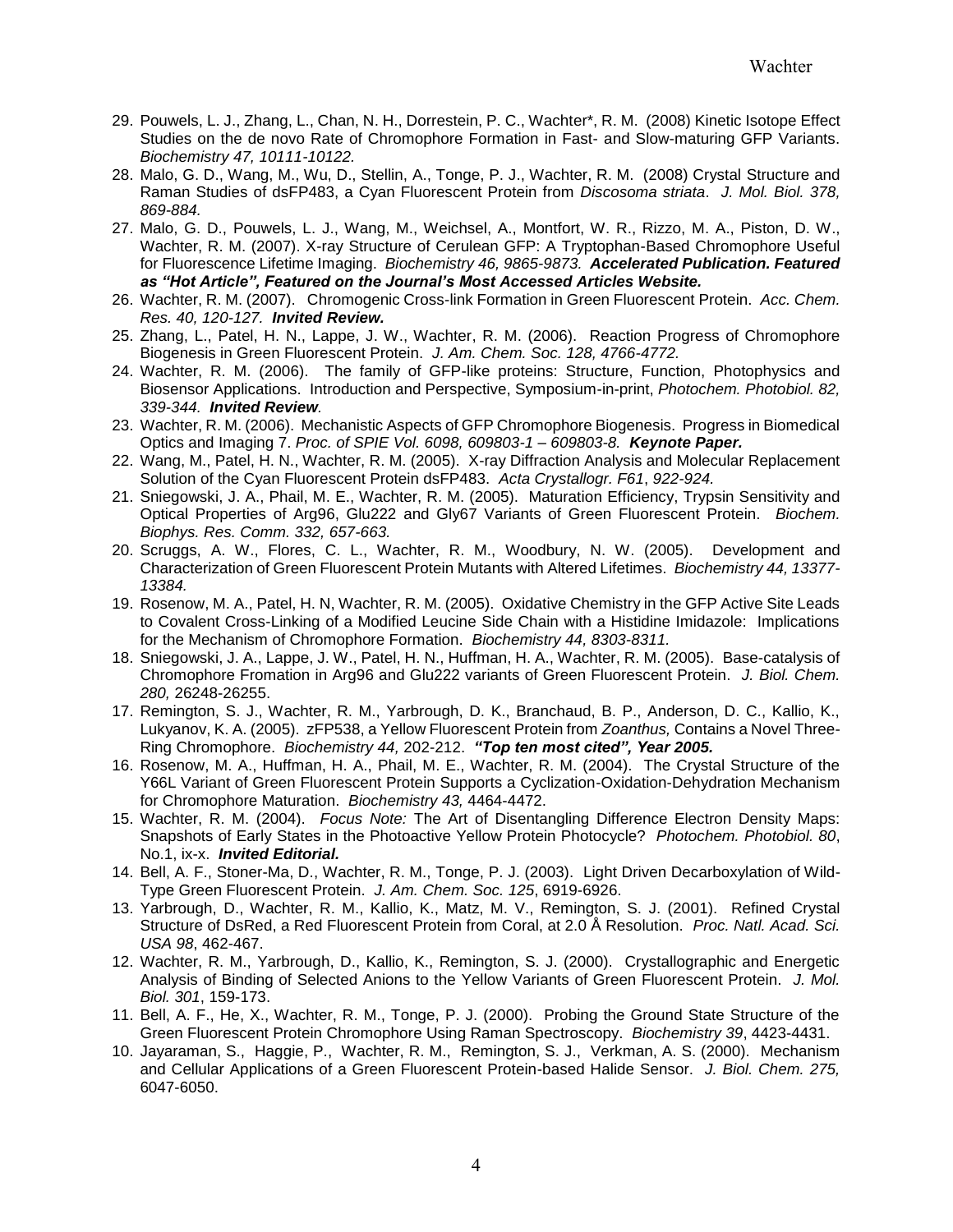- 9. Wachter, R. M., Remington, S. J. (1999). Sensitivity of the YFP Form of Green Fluorescent Protein to Halides and Nitrate. *Curr. Biol. 9,* R628-R629.
- 8. Elsliger, M.-A., Wachter, R. M., Kallio, K., Hanson, G. T., Remington, S. J. (1999). Structural and Spectral Response of Green Fluorescent Protein Variants to Changes in pH. *Biochemistry 38,* 5296- 5301.
- 7. Wachter, R. M., Elsliger, M.-A., Kallio, K., Hanson, G. T., Remington, S. J. (1998). Structural Basis of Spectral Shifts in the Yellow-emission Variants (YFPs) of Green Fluorescent Protein. *Structure 6,*  1267-1277.
- 6. Wachter, R. M., Branchaud, B. P. (1998). Construction and Analysis of a Semi-quantitative Energy Profile for the Reaction Catalyzed by the Radical Enzyme Galactose Oxidase. *Biochim. Biophys. Acta 1384,* 43-54.
- 5. Wachter, R. M., King, B. A., Heim, R., Kallio, K., Tsien, R. Y., Boxer, S. G., Remington, S. J. (1997). Crystal Structure and Photodynamic Behavior of the Blue-emission Variant Y66H/Y145F of Green Fluorescent Protein. *Biochemistry 36*, 9759-9765.
- 4. Wachter, R. M., Montague-Smith, M. P., Branchaud, B. P. (1997). Beta-Haloethanol Substrates as Probes for Radical Mechanisms for Galactose Oxidase. *J. Am. Chem. Soc. 119*, 7743-7749.
- 3. Wachter, R. M., Branchaud, B. P. (1996). Thiols as Mechanistic Probes for Catalysis by the Free Radical Enzyme Galactose Oxidase. *Biochemistry 35*, 14425-14435*.*
- 2. Wachter, R. M., Branchaud, B. P (1996). Molecular Modeling Studies on Oxidation of Hexopyranoses by Galactose Oxidase. An Active Site Topology Apparently Designed to Catalyze Radical Reactions, Either Concerted or Stepwise. *J. Am. Chem. Soc. 118,* 2782-2789.
- 1. Montague-Smith, M. P., Wachter, R. M., Branchaud, B. P. (1992). Preparation of Fully Oxidized Active and Reduced Inactive Forms of Galactose Oxidase from Dactylium dendroides Using Ferricyanidecontaining Oxidizing and Ferrocyanide-containing Reducing Forms of Ion Exchange Resins. *Anal. Biochem. 207,* 353-355.

# **EDITORIAL SERVICE**

- Editorial Board Member, *The Journal of Biological Chemistry* (07/2013 09/2018).
- Editorial Board Member, *Biophysica et Biochimica Acta,* Proteins and Proteomics (02/2014 01/2017).
- Associate Editor, *Photochemistry and Photobiology* (2003 2007).
- Editor, *Genetically Engineered Probes for Biomedical Applications*, Progress in Biomedical Optics and Imaging, Vol. 7, No. 21 (2006)

### **Ph.D.s AWARDED**

- *Dayna Peterson-Forbrook.* Thesis Title: Subunit Exchange in Spinach Short Form Rubisco Activase (April 2017).
- *Suratna Hazra.* Thesis Title: Enzyme Kinetic Analysis of Higher Plant Rubisco Activase. Ph.D. Biochemistry (April 2015).
- *Agnieszka Kuriata.* Thesis Title: Self-Assembly Mechanism of Rubisco Activase. Ph.D. Biochemistry (July 2014).
- *Jennifer L. Watkins.* Thesis Title: Structural and Functional Interrogation of Single Amino Acid Residues in Fluorescent Proteins. Ph.D Biochemistry (May 2012).
- *Hanseong Kim.* Thesis Title: Color Evolution of Kaede-type Red Fluorescent Proteins. Ph.D. Biochemistry (May 2012).
- *Wu, Di.* Thesis Title: Structural Studies on M. tuberculosis Protein Factors. Ph.D., Biochemistry (July 2009).
- *Sniegowski, Jennifer A.* Thesis Title: The Green Fluorescent Protein. Roles of Conserved Residues in Chromophore Maturation. Ph.D., Chemistry (May 2005).

# **MASTERS AWARDED**

- *Laura Tichacek.* Research Thesis Title: Product Inhibition of Rubisco Activase (August 2016).
- *Matthew Hilton.* Master of Science, Molecular and Cellular Biology (May 2016).